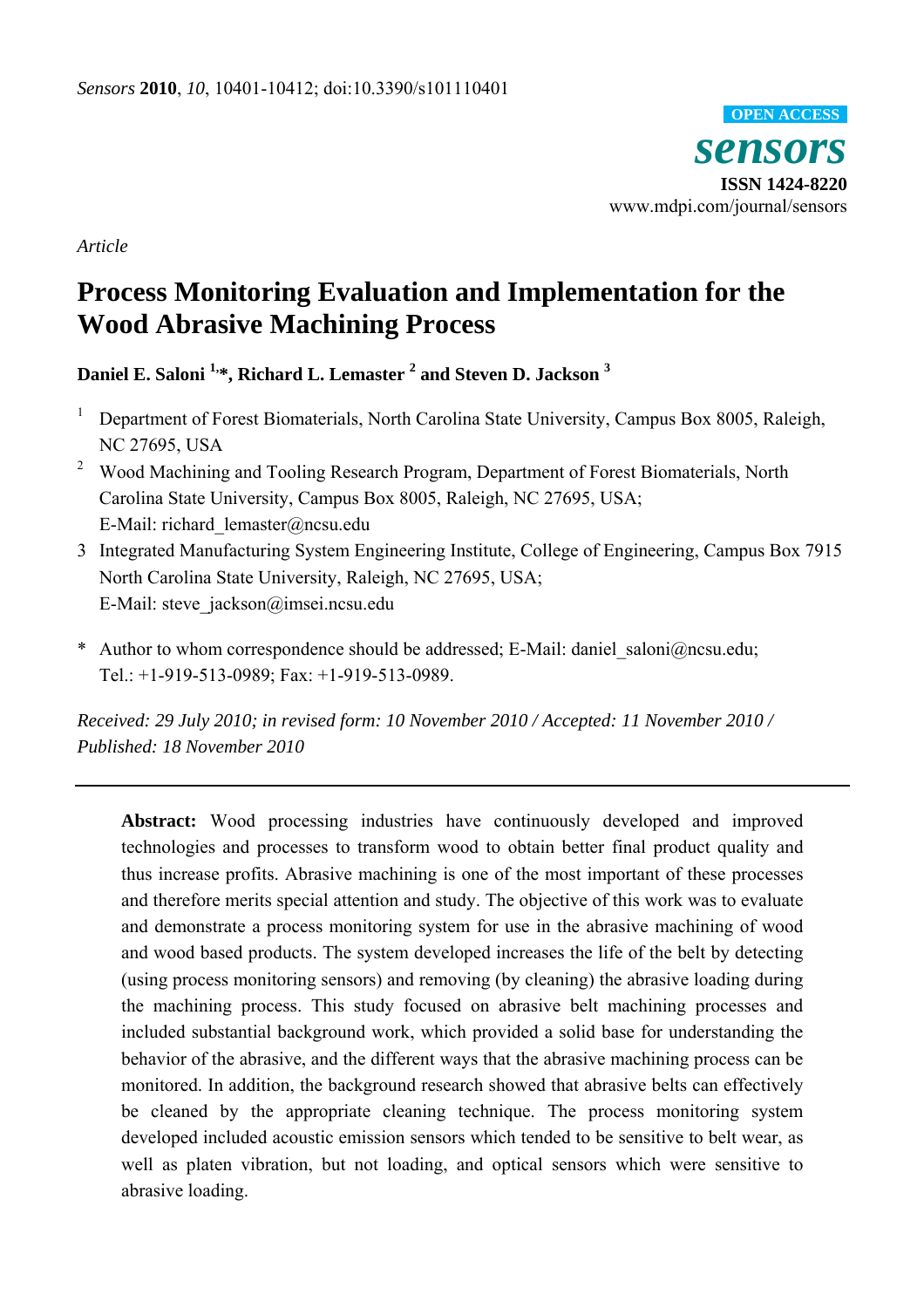**Keywords:** abrasive machining; process monitoring; abrasive belt life; belt loading; acoustic emission; optical sensors

### **1. Introduction**

Abrasive machining is one of the most expensive processes in wood processing industries and therefore merits special attention and study. Abrasive machining processes are difficult to characterize and analyze because of the random nature and distribution of the grains on the abrasive belts. In the case of abrasive machining of a highly variable non homogeneous material such as wood, the complexity of the process increases and many variables have to be considered. The abrasive machining process represents an important investment in the machining process because machining belt price per unit is high and the belt life is short.

According to Stewart [1,2] the power required by a belt sander was positively correlated to the material removal rate, as well as with both depth of cut and feed rate of the wood being sanded. Other studies done by Saloni [3] showed that material removal rate was always higher when an aluminum oxide abrasive belt was used, in fact, sometimes nearly twice as high as other abrasive minerals. It was also found a correlation between the most critically controllable variables (interface pressure, wood species, rotational speed, grit size and abrasive mineral) in abrasive machining and the three main outputs: material removal rate, surface quality and power consumption. Multiple linear regressions described the general process and the effect of the variables on the outputs; however, large variability in surface quality and material removal rates were observed which demonstrated the complexity of the characterization [3].

Ratnasingam [4] discussed that it is possible to augment the production throughput by increasing the material removal rate; however, this will considerably increase the power consumption and reduce the life of the sanding belts. Moreover, they explained that this material removal rate increase will inevitably increase the temperature, which could result in an increase in loading, which has been proved to reduce the life of the belt by prematurely discharging the abrasive belts [4].

Two important factors that affect abrasive belt life are the loading of the belt and the belt temperature. These factors have been identified by many authors in the past and efforts have been directed toward developing feasible and effective solutions [5-7]. High temperatures have a considerable impact because increased temperature causes degradation of the abrasive belt and also cause problems in the workpiece (wood). The heat from the machining operation at the belt/wood interface can be so high that the heat melts resins in the wood. The liquefied resin then flows onto the belt, where the resin cools and become hard again, which result in loading. A loaded condition will cause the belt to be unable to cut additional material, as the grains cannot fully come into contact with the wood piece. The result is a situation where rubbing and friction generate excessive heat and the wood becomes burnished.

In addition, a reduction in the performance of the abrasive mineral accompanied clogging from material chips and adhesive particles within the grains for finer grit size [5]. High stock removal rates accelerated belt loading which can considerably shorten the belt life [8].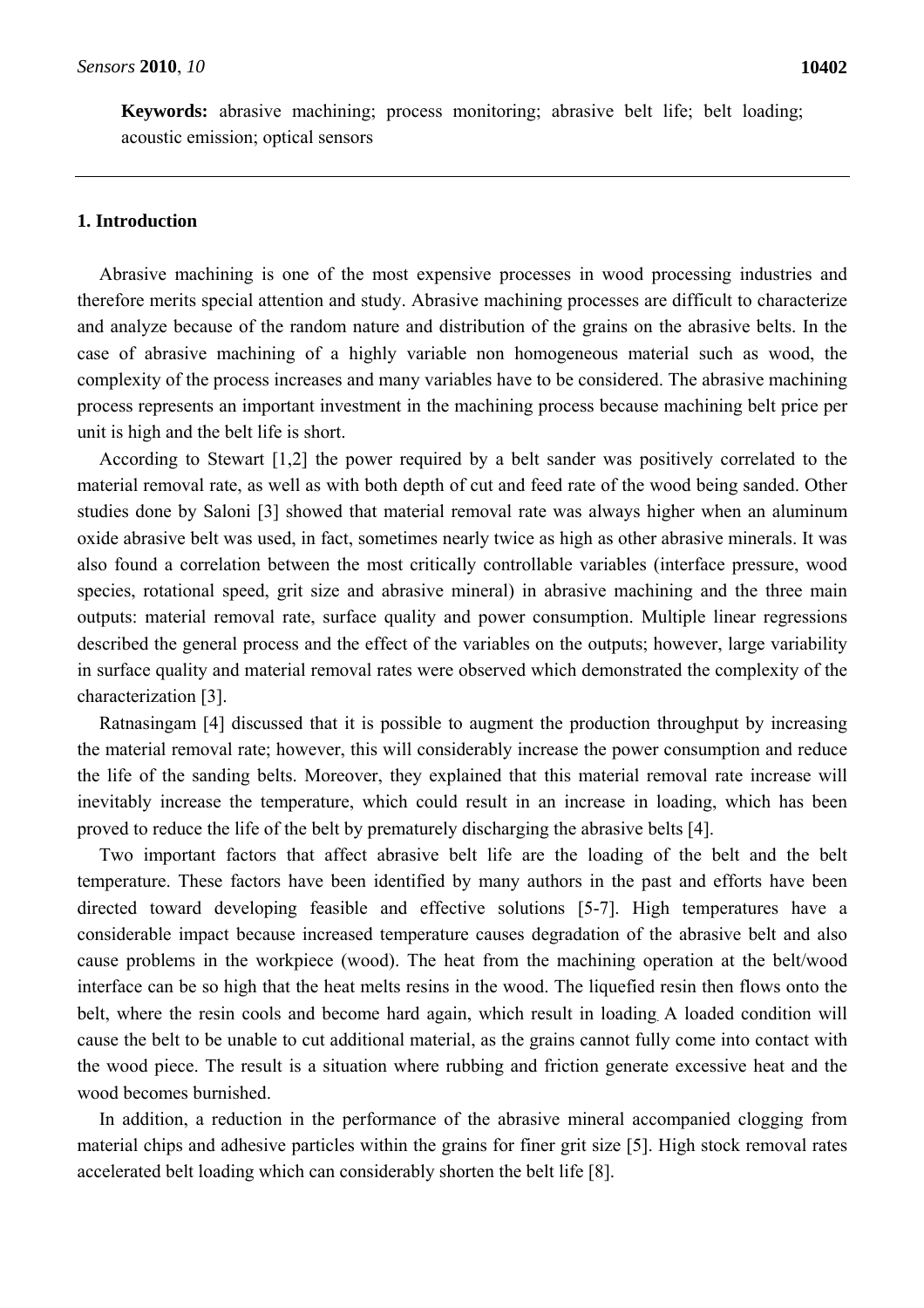In addition, because the abrasive becomes loaded with wood fiber material, the material removal rates in abrasive machining can be reduced substantially [6]. This correlates to a reduction in machining efficiency as well as an increase in energy consumption. This cost is in addition to the high cost of abrasive belts (according to industry experts, many companies spend more than twice the cost of their sanding machine in purchasing abrasives annually).

There has been a great deal of research done to increase the life of abrasives. This ranges from developing new or different minerals, backing materials, and adhesives to methods of cleaning the abrasives. Many systems of abrasive cleaning are in existence in the woodworking industry today. One system manufactured by Nu-Life [14] uses a "Gum Eraser" block, which can be applied to a moving belt by manual or automated means (U.S. Patent 81/0081), or fed through the abrasive machine in sheet form. Other systems include pressure washing or chemical baths, including a cleaning system [15] that utilizes 8,274 kN/m<sup>2</sup> and 60 °C water/cleaning solution. This system requires that the belt be removed from the machine and then placed in the bath for cleaning, which increases down time and labor costs. Other systems on the market have been developed to clean abrasives by blasting with either glass beads [16] or dry-ice crystals [17,18]. For purposes of this discussion, blasting is defined as the process by which particles are force impacting onto a surface for, in this situation, the purpose of cleaning.

High-pressure washing with or without detergent is the most common method, even though this technique is time consuming and requires the operator to stop the process to remove the machining belt from the machine.

Some research has been done in the past to determine the effect of cleaning on belt life. The usable life of the belt when cleaned can be increased by two to five times when belt cleaning is used for hardwood machining and considerably more when machining softwoods [6].

The implementation of cleaning techniques can increase or reduce the belt life and material removal rate depending on variables such as: technique used, blasting pressure, cleaning time, and intervals of cleaning [9]. In addition, a  $CO<sub>2</sub>$  "snowflake" technique presented the best results for cleaning of abrasive belts [9].

Substantial research has been done to understand, and improve abrasive machining, covering the main pillars of the process such as machine configuration, abrasive belts and maintenance and cleaning methods [5-7]. However, integration of the systems of all of these pillars is required in order to consistently monitor the conditions of the process for further actions.

Process monitoring is a continuous real time activity used to determine the status of a process at any given time. The focus of monitoring is on the machine, the tools or tooling, the workpiece, or the process itself [10]. In addition, process monitoring is required to insure an optimum performance of manufacturing systems [10].

Lemaster and Dornfeld [11] demonstrated the feasibility of using acoustic emissions (AEs) to monitor the abrasive machining process. They showed that the AE technique was able to determine when the workpiece surface was smooth. The technique was also sensitive to belt wear and grit size as well as machining parameters such as feed speed and depth of cut. Additionally, they found that AE was not significantly sensitive to loading and cleaning.

AE can be used to monitor the abrasive machining process. Moreover, they established that AE was able to detect changes in material removal rates but not necessarily capable of monitoring abrasive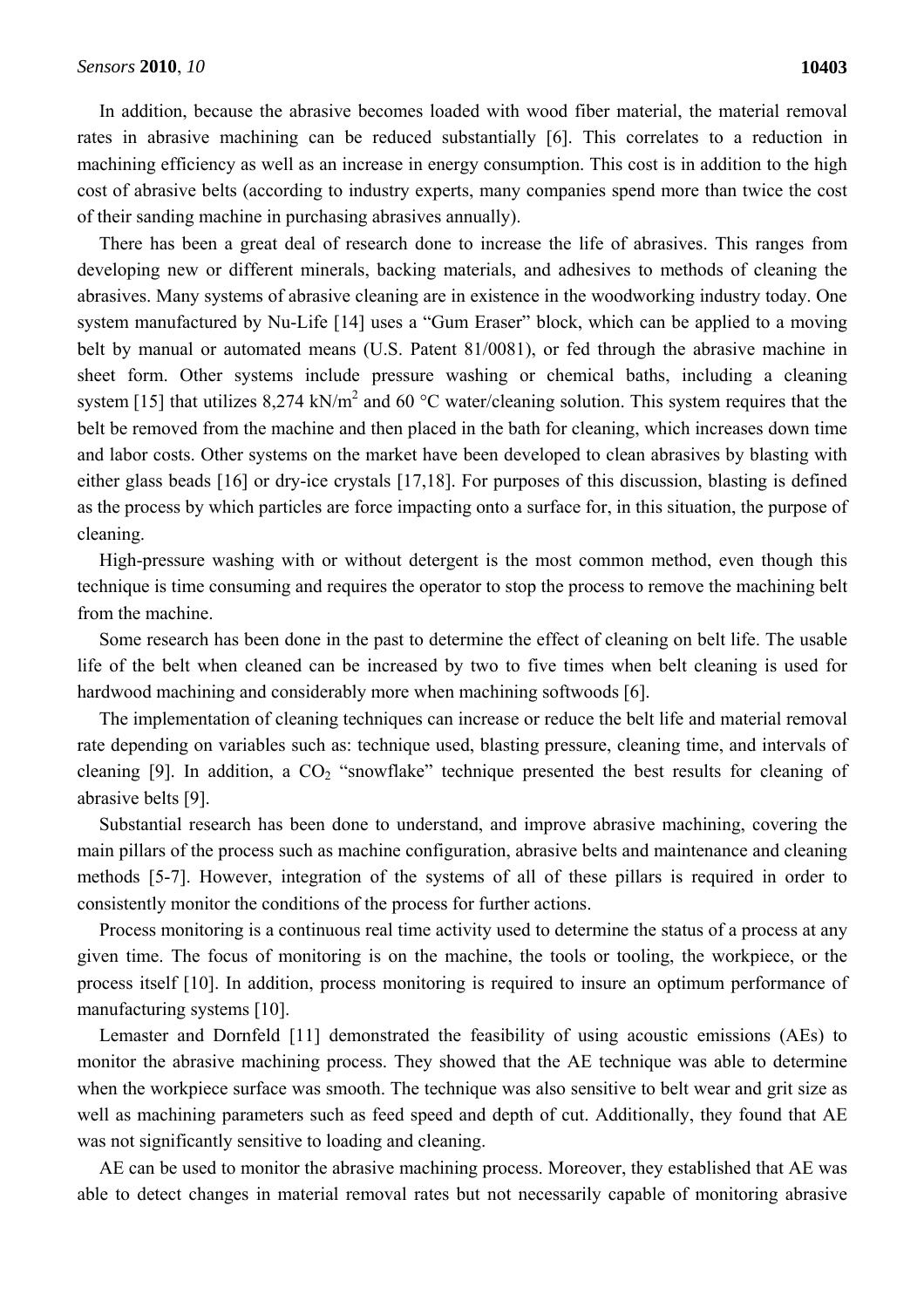loading or cleaning [12]. They concluded that this phenomenon was due to the removal of wood particle loading causing an increase in the penetration of the abrasive grains, which increase the generation of the AE. However, it also causes a decrease of the AE generation due to the friction between the wood specimen and the fact that loading is reduced [12].

The AE event count rates and the amplitude distribution of AE in sanding parallel to the grain were smaller and narrower than these values when sanding perpendicular to the grain. In addition, they determined that the AEs with low amplitude were greater for finer grit size and the AEs with high amplitude were greater for coarser grit size [13].

As stated above, sanding represents an important investment in the machining process because sanding belt price per unit is high and the abrasive belt life is short. It is not unusual to spend more than twice the cost of a machine for a year's worth of abrasives. Any technique that could extend the life of the abrasives would be of great benefit to the woodworking industry and would result in energy savings, reduction in the number of abrasive belts required in addition to savings in labor and downtime due to belt replacement and setup.

In order to increase abrasive life, improve material removal rate, reduce down time and labor costs associated with the changing of the abrasive, and to reduce the overall number of abrasives that need to be purchased by a manufacturer, a multi-level research effort is needed. The objective of this study was to evaluate and demonstrate a process monitoring system for use in the abrasive machining of wood and wood based products.

## **2. Experimental**

A series of tests were performed that measured loading and temperature during the sanding process. The following factors were selected to develop the experiment: wood composite (particleboard), abrasive (aluminum oxide), belt speed (3.62 m/s) and interface pressure (8,618 Pa). Abrasive mineral selection was based on the most common abrasive mineral utilized in the woodworking industry, which is aluminum oxide. The grit size selected was P100, based on wood industry practices and cited research [3]. The speed of the sanding belt was changed with a transmission attached to a 3-HP electric motor. The machine was designed to use standard  $0.15 \text{ m} \times 1.22 \text{ m}$  sanding belts of various grit sizes and minerals. A series of weights controlled the sanding pressure.

### *2.1. Optical Sensors*

Belt loading was analyzed and monitored using various optical measurement techniques. These included three sensor types including: a CCD camera, an intensity detector [19] and an optical contrast detector [20]. The contrast detector determines the average gray scale intensity of the surface. This type of detector is inexpensive and eliminates the need for image analysis software (which is needed by the camera system). The disadvantage of the contrast detector is that it has to be placed very close (within 0.01 m) to the surface being evaluated. The intensity detector can have an offset distance up to 0.20 m. This would make the implementation of the intensity detector much easier in an industrial environment. Additionally, a ColorMax-1000 color sensor from EMX Industries, Inc. [21] was selected for analysis and testing.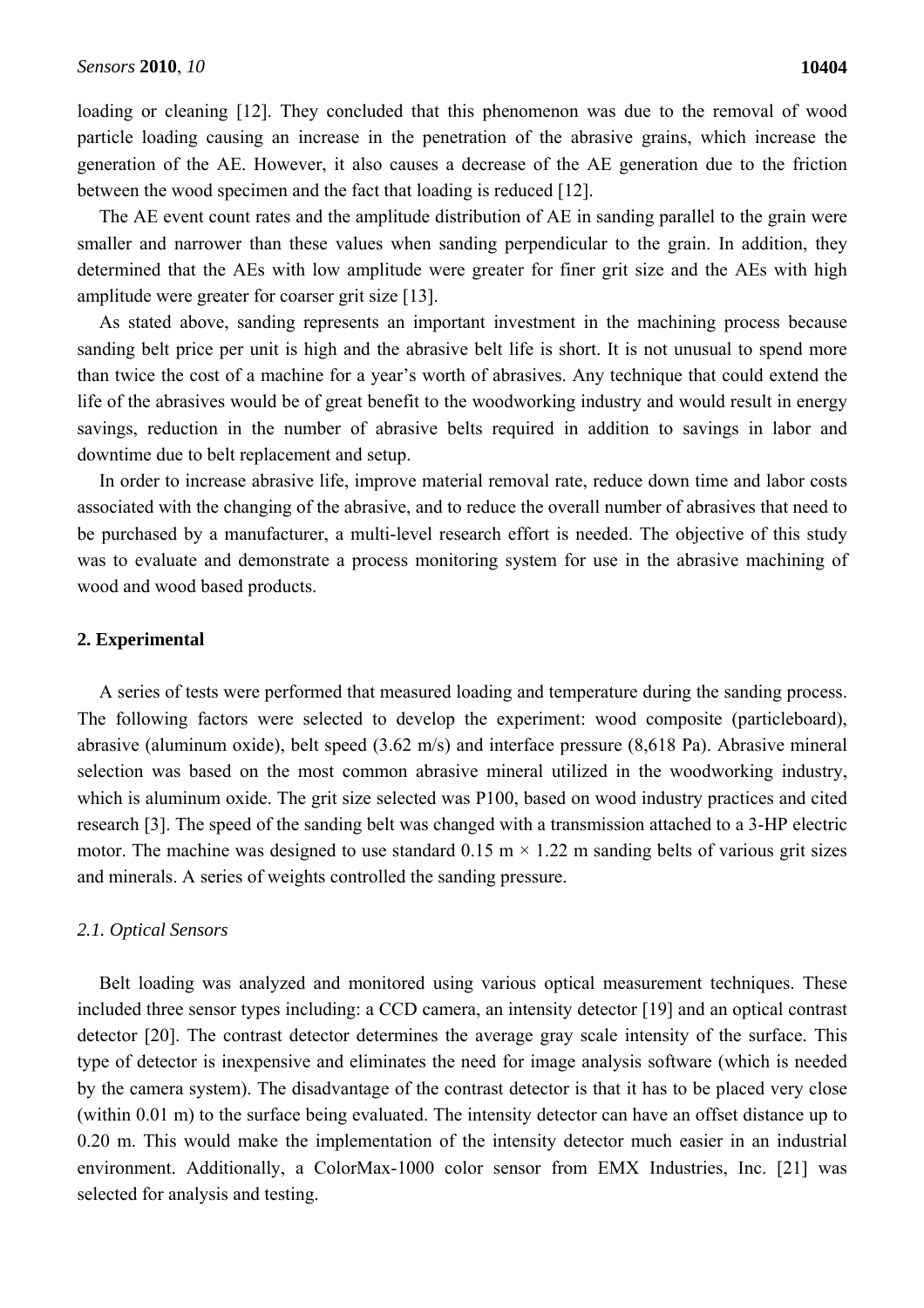Figure 1 shows a photograph of the three types of sensors, including two types of CCD cameras (a standard consumer camcorder and an industrial black and white machine vision camera), an intensity detector, and a contrast detector.

**Figure 1.** Sensors for determination of wood loading resulting from abrasive machining (clockwise from lower left: consumer camcorder, Banner® contrast detector and Wenglor® intensity detector).



Different types of sensors were studied and analyzed in order to identify the best combination of sensors for monitoring loading and temperature, thus, optical sensors (color and gray scale) were used to monitor abrasive loading and IR thermometers were used to monitor temperature.

Optical sensors are inexpensive and easy to use and can be utilized to detect the loading on abrasive belts. Most of the optical sensors evaluated, however, exhibited a lack of accuracy and high variability in the measurements. Based on the preliminary results, the Banner® sensor was eliminated due to its requirement of having to be close to the object to be measured. The CCD cameras were also analyzed but were rejected due to the requirement for post processing analysis of the signal.

The ColorMax 100 sensor was able to detect the formation of loading by exhibiting a considerable increase in the red color (the red color was the most significant and sensitive to change). The ColorMax 1000 sensor was slightly more sensitive in detecting the changes in the loading level when machining pine than particleboard. However, the ColorMax 1000 sensor signal did not appear to be sensitive to different loading levels during the abrasive machining process. Another shortcoming of the ColorMax 1000 sensor is that it requires the sensor to traverse the belt continuously in order to correctly monitor the status of the belt loading during abrasive machining. This is a result of the fact that localized loading occurs more often than uniform loading. It was concluded that the color sensor did not have enough sensitivity to the changes in loading to be of use in the evaluation of loading.

Results from the preliminary experimentation also showed that the Wenglor® intensity detector appeared to be the best option among the optical sensors studied. It offered the lowest experimental variation, and no required post processing of the output (such as image analysis) was required.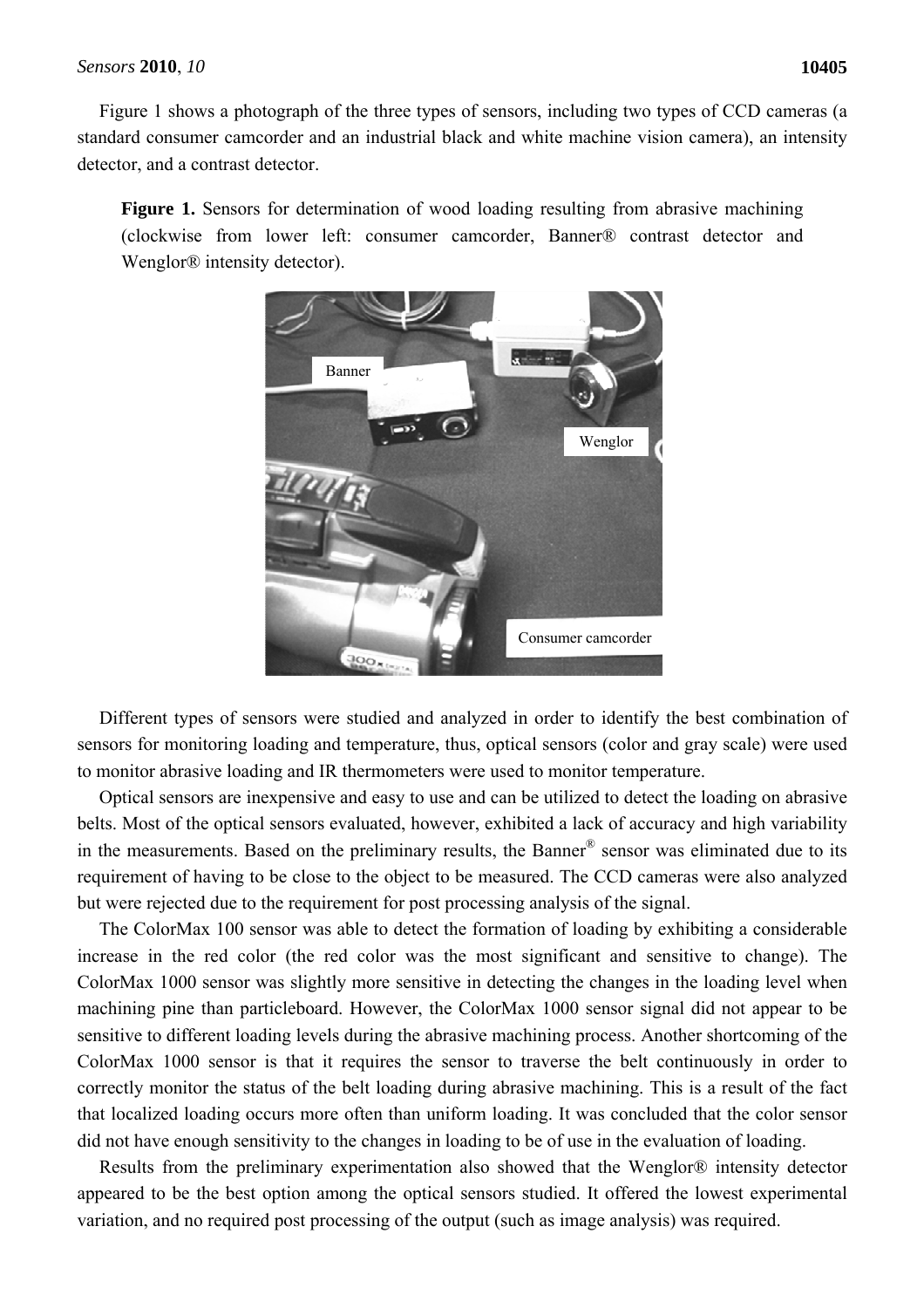#### *2.2. Acoustic Emission Sensors*

Acoustic Emission (AE) and vibration sensors have been used extensively to monitor tool wear and tool life for cutting tools. Abrasive belt life was monitored by using acoustic emission sensors [5-7]. For this research, a D9241A that has a high sensitivity, low resonance frequency, low noise sensor (peak sensitivity 82 [-70] dB and operating frequency range 20-180 kHz) was utilized after preliminary research, with a wide range acoustic emission sensor  $(20 \text{ kHz} - 1,000 \text{ kHz})$ , identified the appropriate peak frequency to be used.

### *2.3. Temperature Sensors*

The use of thermal-shock techniques to effectively clean abrasive belts as well as the appropriate combination of variables such as cleaning time, cleaning interval times and blasting pressure has been studied [7]. In addition, the life of the belt was considerably improved when the appropriate variables levels were used while the incorrect selection of levels could actually damage the abrasive belt [7]. Additionally, a comparison of different abrasive belt cleaning techniques such as dry ice pellets blasting,  $CO<sub>2</sub>$  snowflakes blasting and walnut flour blasting has been discussed. They found that the best technique for removing loading on abrasive belts under the conditions used was  $CO<sub>2</sub>$  snowflakes which was the abrasive cleaning technique used for this research to show the performance of the monitoring system designed and developed [9].

An experiment was designed to measure the interface contact temperature between the workpiece and the abrasive belt. To perform this experiment, a ThermoVision® A20V infrared camera by Flir™ [22] was utilized. This camera measures thermal energy emitted from an object (in this case, the energy emitted from the belt). The camera measures temperature ranges of  $-20$  °C to  $+250$  °C  $(-4 \text{°F to +482 °F})$ , and +120 °C to +900 °C (+248 °F to +1652 °F). The accuracy (% of reading) is  $\pm$ 2 °C or  $\pm$ 2%. The camera provides precise non-contact temperature measuring capabilities.

#### **3. Results and Discussions**

Results from this research are presented and discussed next in order to show the advantages and applications of process monitoring to continuously detect loading when abrasive machining is performed.

### *3.1. Optical Sensor*

Figure 2 illustrates the light intensity from a Wenglor® sensor when machining particleboard using an aluminum oxide P100 belt at a 3.62 m/s belt speed. As illustrated in Figure 2, a continuous increase of the light intensity signal during abrasive machining occurs with the progression of belt loading. As can be seen, the loading formed rapidly and then continuously increased with time until a maximum level was reached. Moreover, preliminary research also showed that there is no significant difference in the signal when actually machining versus when the machine is idling (no machining).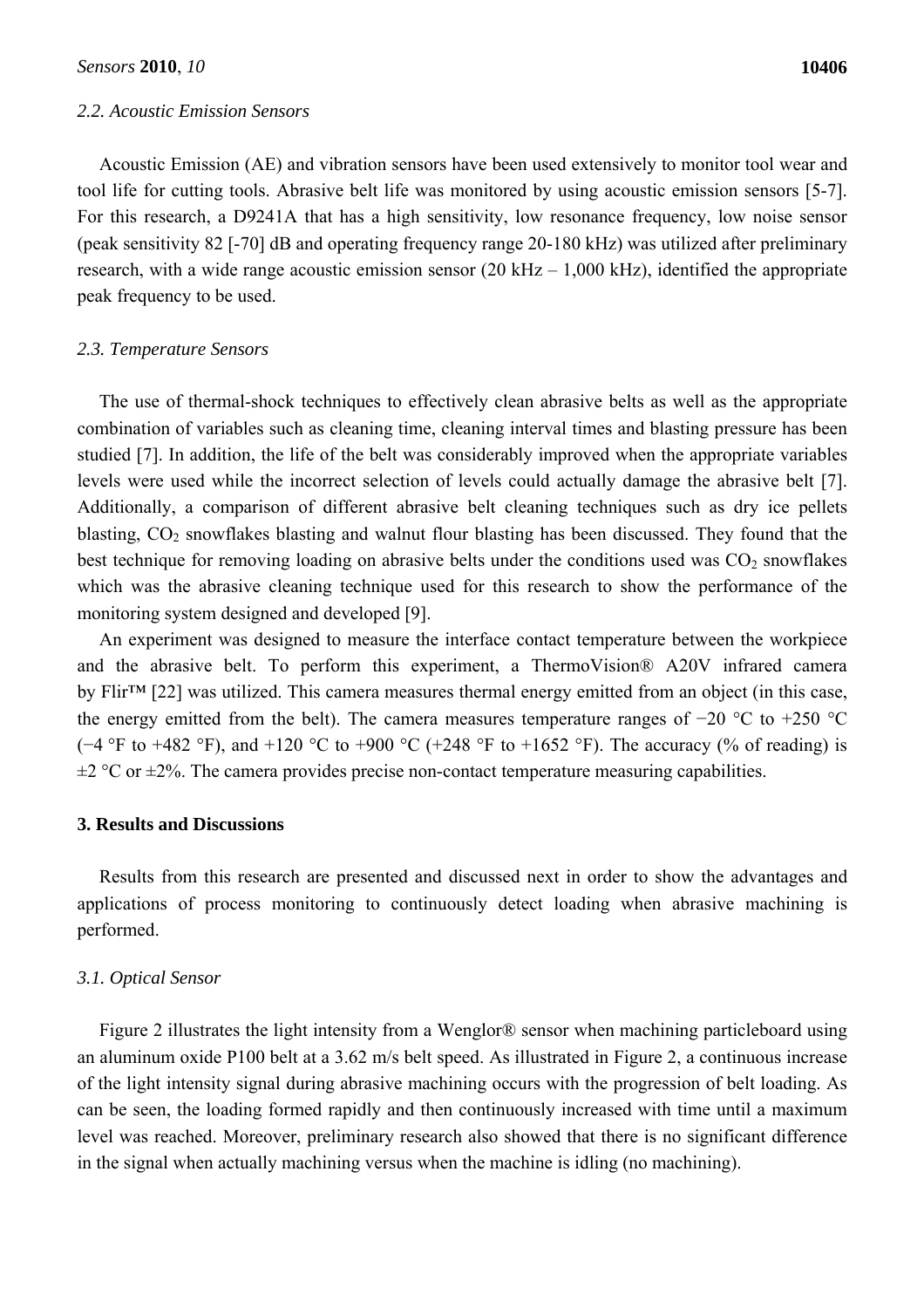**Figure 2.** Wenglor® optical sensor signal as a function of machining time when abrasive machining is performed.



**Figure 3.** Wenglor<sup>®</sup> optical sensor signal after cleaning with  $CO<sub>2</sub>$  flakes every 400 seconds during abrasive machining.



Figure 3 shows the intensity sensor signal (measured based on the voltage of the output signal) when cleaning with  $CO<sub>2</sub>$  flakes for five seconds every 360 seconds after machining white pine with an aluminum oxide P150 belt. Figure 3 also shows that the light intensity signal continuously increased after the cleaning process was applied. In addition, it can be seen that the level of the light intensity signal was lower when the belt was new. Additionally, the "cleaned" light intensity level (level after cleaning was applied) tended to be similar regardless of the status of the belt or the level of the loading prior to cleaning. Thus, even though the loading level for second 660 was higher than second 1,020, the loading level after cleaning tended to be similar. The condition of the belt after each cleaning cycle never did reach the initial level (new belt). Finally, the "saw tooth" shape of the curve observed in Figure 3 clearly indicates the ability of the sensor not only to detect loading during the machining process after cleaning, but also the sensor's capacity to monitor the cleaning process. It is important to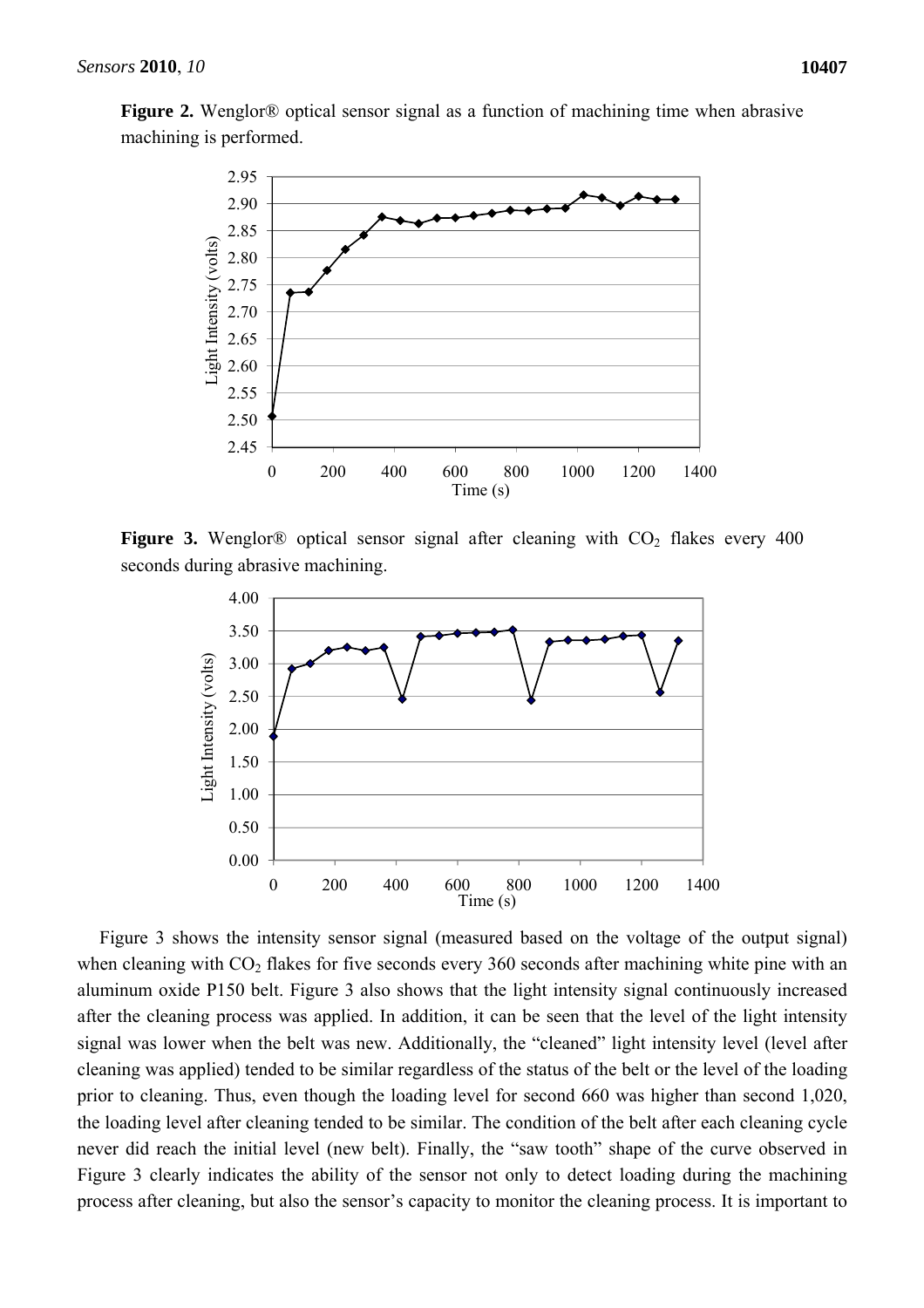note that the loading slope after cleaning tended to decrease, thus, the slope of the loading tendency from seconds 360 to 660 was larger than from seconds 720 to 1,020. It is speculated that this behavior is due to the abrasive grains becoming worn, which reduces the capacity of the grains to remove material causing a reduction in the amount of loading that can be accumulated. This would produce a larger difference in signal strength between a cleaned and non-cleaned belt. This effect would facilitate not only the detection of loading but would also indicate if the belt is getting worn due to mineral becoming dull. Thus, this would help the implementation of a system to control loading. Further investigation of the behavior of the loading and the effectiveness of cleaning techniques was conducted as is discussed below. In summary, the Wenglor® intensity sensor was shown to be effective in monitoring loading during the abrasive machining process. Thus, this sensor was used as a tool to continuously monitor loading and initiate associated process control actions (belt cleaning).

#### *3.2. Temperature Sensor*

Temperature sensors have been used in a wide variety of industries to monitor different processes. The combination of heat and pressure from the abrasive machining operation at the belt/wood interface can be so high that the heat melts resins in the wood, which cools, and become hard again, which results in belt loading. A loaded condition will cause the belt to be unable to cut properly, as the grains cannot fully come into contact with the workpiece, causing rubbing and friction, which generates excessive heat, belt wear and workpiece surface problems. Thus, temperature can theoretically be used for the process monitoring, however, results indicated (Figure 4) that there was no significant change in temperature while performing the abrasive machining (increases in loading and tool wear). It was observed that after the first specimens machined, the temperature rapidly stabilized and slowly increased showing no clear indication of correlation between the number of specimens machined (more loading and belt wear) and belt temperature. This is a clear indication of the lack of sensitivity that the temperature sensors tested had for the detection of loading or abrasive belt life.

**Figure 4.** Interface temperature between workpiece and abrasive belt as measured by a thermographic A20V camera.



Thus, temperature sensors are not viewed as effective indicators of abrasive life and loading formation, however, they were found to be effective in helping establish high temperature limits in order to avoid burning the wood surface and / or belt damage.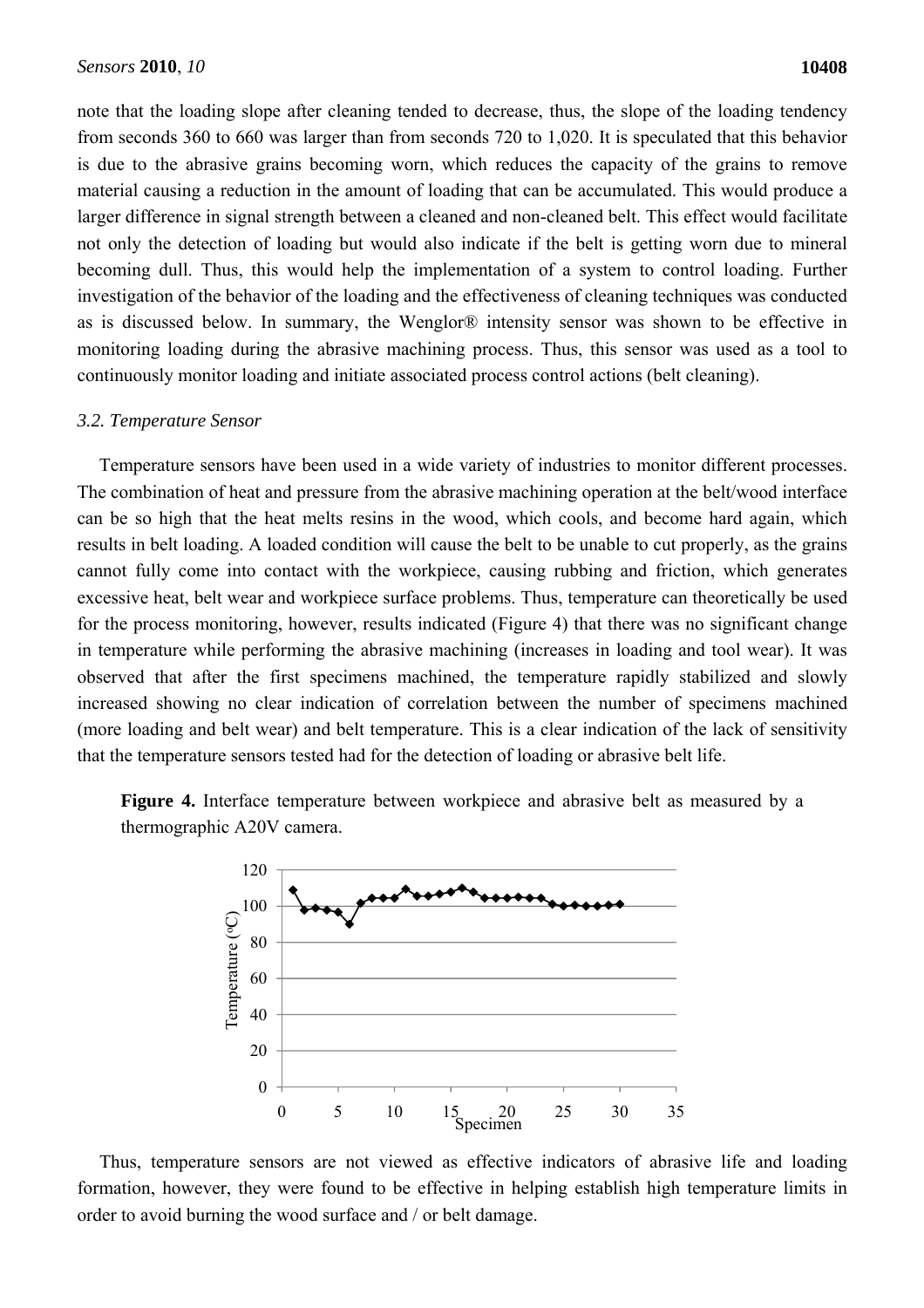## *3.3. Sensor Analysis and Selection to Monitor Abrasive Belt Life*

Results showed the evaluation of AE sensors indicating that these sensors could be used effectively to monitor abrasive belt life (note that there was no indication that AE could effectively detect loading). It is important to note that the selection of the appropriate frequency band of the AE signal for monitoring the abrasive machining process was a critical consideration and was determined with a wide range acoustic emission sensor.

Figure 5 showed that the acoustic emission signal was not detected by the cleaning process; since the signal did not show a significant change with increased loading. However, the loading was clearly observed by the optical sensor as indicated by a continuous increase of the signal from seconds 60 to 600 and from 600 to 1,200.

**Figure 5.** Wenglor® optical sensor and resonant acoustic emission sensor signals comparison when cleaning with  $CO<sub>2</sub>$  flakes during abrasive machining.



Figure 6 showed that the contact resonant AE sensor was able to measure belt wear with the appropriate location even for the belt speeds experienced during machining (43.33 ft/s–3.62 m/s).

Belt life was defined by using the output from the contact resonant AE sensor. Analysis of the acoustic emission output showed that the signal tended to increase until the signal stabilized at a certain level. Thus, a cumulative representation of the data was used for better understanding and analysis of the acoustic emission signal. The threshold acoustic emission level was defined primarily by defining the life of the belt using the material removal rate (MRR) which continuously decreases during the life of the belt until it tends to zero. For purposes of this research, the cumulative MRR was used and compared to the acoustic emission cumulative output in order to verify and validate the threshold for the belt life (Figure 6). Figure 6 shows that the slope of the cumulative material removal rate tended to decrease with time while the slope of the cumulative acoustic emission signal tended to increase with time. Thus, it was possible to define the threshold of the belt life based on the slope of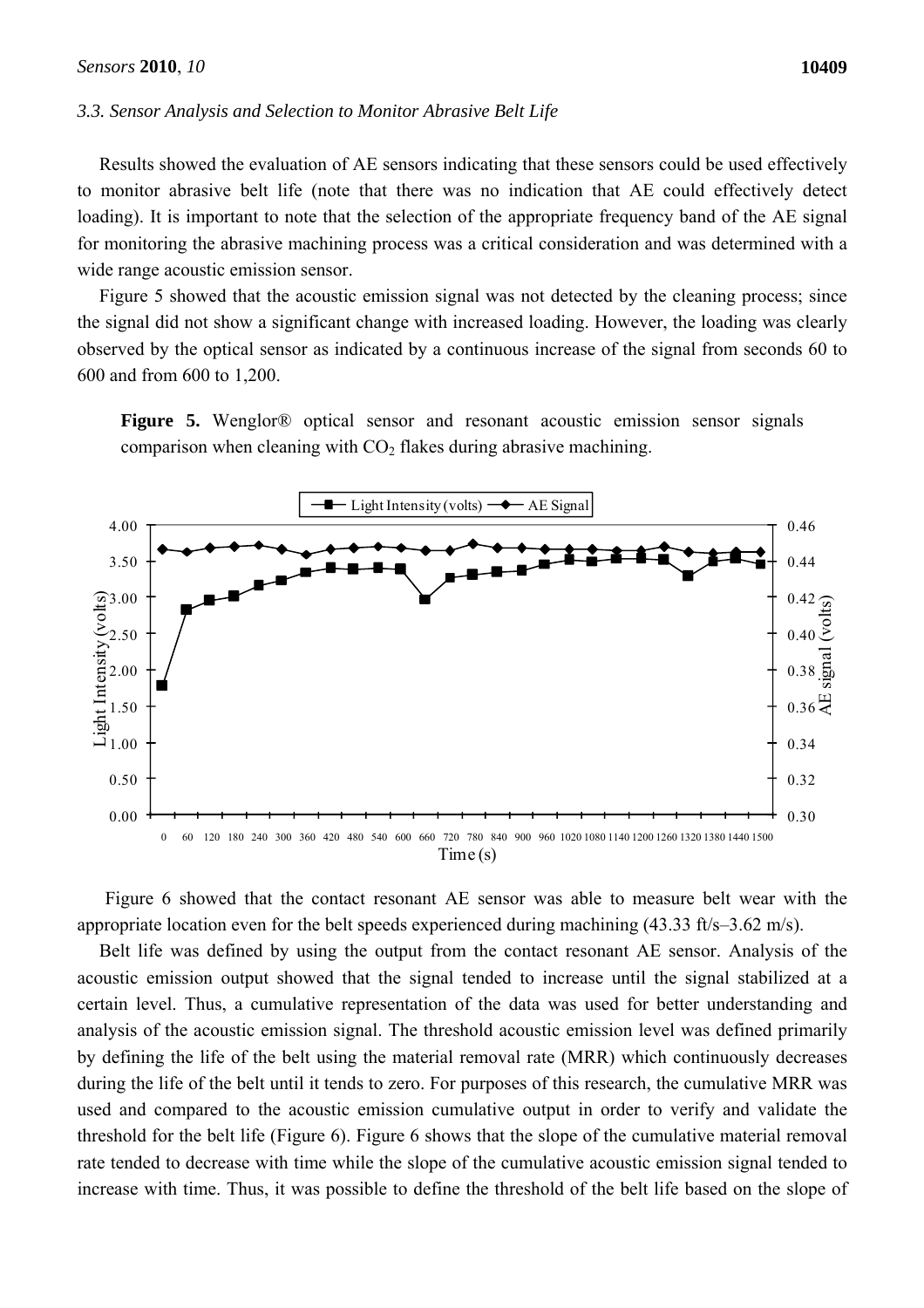two consecutive points when the cumulative acoustic emission data was greater than 3.5 for at least two consecutive measurements.

Figure 6. Cumulative material removal rate and cumulative contact resonant AE signal after cleaning with  $CO<sub>2</sub>$  flakes during abrasive machining.

![](_page_9_Figure_4.jpeg)

#### **4. Conclusions**

This research addressed the use of process monitoring and control techniques. However, no cleaning techniques were actually controlled based on the sensor output in this paper. Part II of this study evaluated the use of the proposed process control technique for improving productivity and reducing costs for abrasive machining applications in the wood products industry and will be reported in a subsequent manuscript.

The research included a literature review of abrasive machining and an experimental program which provided a solid background in the various aspects of abrasive machining, including; the abrasive machining process as related to wood products, abrasive belt wear mechanisms for woodworking applications, the design of abrasive belts for these applications, the characteristics of various sensors which could be useful in monitoring abrasive machining processes (including acoustic emission, optical, and thermal sensors), and the use of belt cleaning techniques for extending belt life by removing belt loading.

Based on the background research and experimental investigation, a process monitoring and control system that provided online detection of belt loading, belt wear, and belt/workpiece interface temperature was designed and developed into a working prototype system. This system used a combination of sensors to provide a reliable method of assessing belt loading and belt life.

The process monitoring and control system design was verified and refined in the laboratory for both the process monitoring and the process control (cleaning system) components. The laboratory prototype version of the process monitoring resulted in a substantial improvement in belt life and a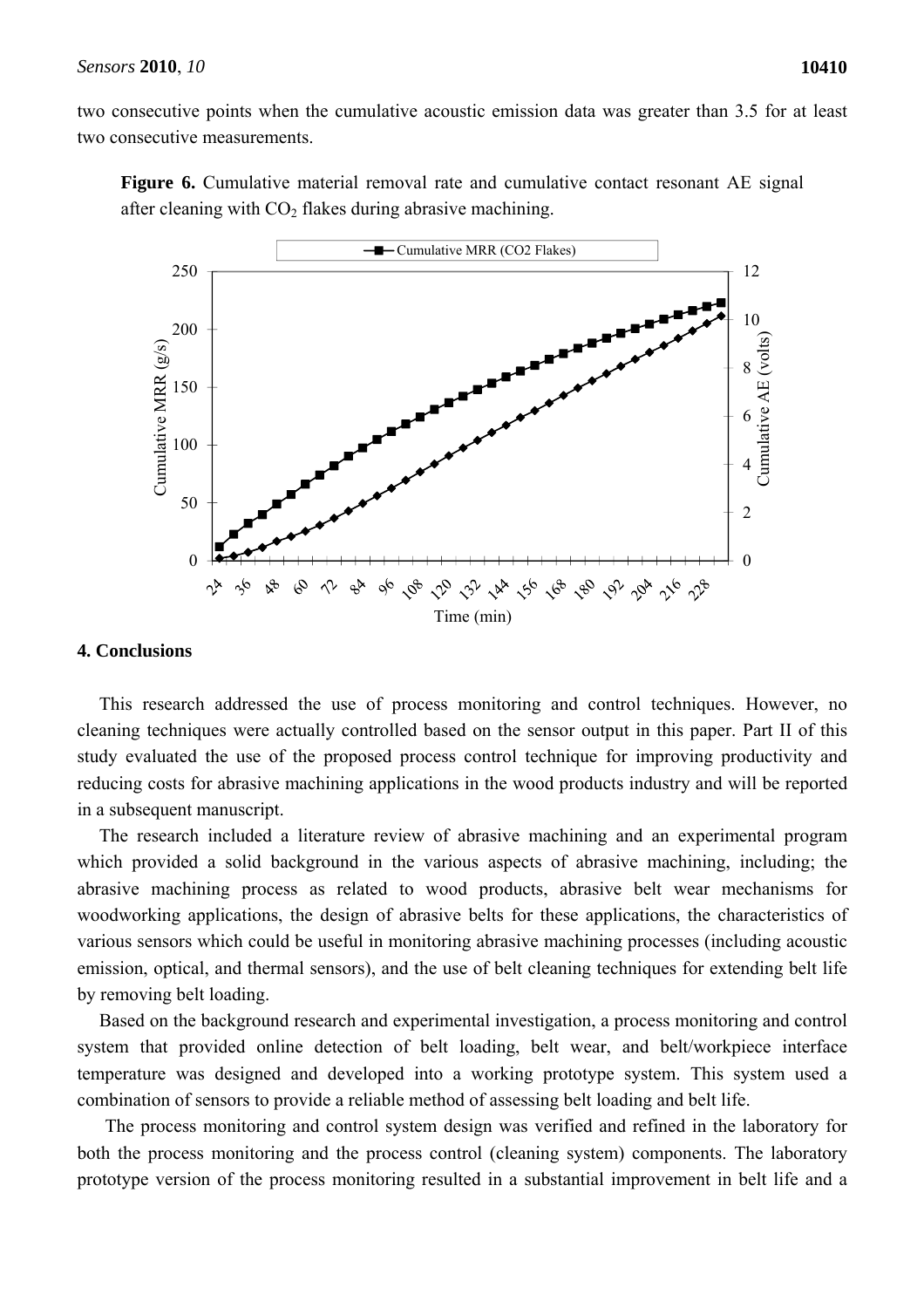reduction in the use of the blasting media (which would result in a major cost reduction for industrial users of abrasive belts).

# **Acknowledgements**

The United States Department of Agriculture is acknowledged for providing funding for this research through the Wood Utilization Research Grant.

# **References and Notes**

- 1. Stewart, H.A. Abrasive versus knife planing. *Wood Wood Prod*. **1972**, *77*, 73.
- 2. Stewart, H.A. A comparison of factors affecting power for abrasive and knife planing of hardwoods. *Forest Product J*. **1974**, *26*, 49.
- 3. Saloni, D.; Lemaster, R.; Jackson, S. Abrasive machining process characterization on material removal rate, final surface texture, and power consumption for wood. *Forest Products J.* **2005**, *55*, 35-41.
- 4. Ratnasingam, J.; Reid H.F.; Perkins, M.C. The productivity imperatives in coated abrasives—Application in furniture manufacturing. *Holz als Roh- und Werkstoff*. **1999**, *57*, 117-120.
- 5. Date, S.W.; Malkin, S. Effects of grit size on abrasion with coated abrasives. *Wear* **1976**, *40*, 223-235.
- 6. Matsumoto, H.; Murase, Y. Acoustic emission characteristics in wood sanding 2. Effects of sanding pressure and sanding direction on acoustic emission in belt sanding. Mokuzai Gakkaishi. *Forest Products J*. **1997**, *43*, 280-284.
- 7. Saloni D.; Cardenas, A; Lemaster, R. Abrasive cleaning analysis when thermal-shock techniques are used. In Industrial Engineering Research Conference Proceedings CD; Orlando, FL, USA, 20–24 May 2006.
- 8. Ratnasingam, J.; Reid H.F.; Perkins, M.C. The abrasive sanding of Rubberwood (Hevea brasiliensis): an industrial perspective. *Holz als Roh- und Werkstoff*. **2002**, *60*, 191-196.
- 9. Cardenas, A.; Saloni, D.; Lemaster, R.; Jackson, S. Evaluation of Abrasive Belt Cleaning Techniques on Belt Life and Material Removal Rate; Thesis: North Carolina State University. Raleigh, NC, USA, 2006.
- 10. Byrne, G.; Dornfeld, D.; Inasaki, I.; Ketteler, G.; Konig, W.; Teti, R. Tool condition monitoring (TMC)—The status of research and industrial application. *CIRP Ann.-Manuf. Technol.* **1995**, *44*, 541-567.
- 11. Lemaster R.L.; Dornfeld, D.A. The use of acoustic emission to monitor an abrasive machining process. In the 11th International Wood Machining Seminar; Honne, Norway, 25–27 May 1993; pp. 231-245.
- 12. Matsumoto, H.; Murase, Y. Acoustic emission characteristics in wood sanding 2. Effects of sanding pressure and sanding direction on acoustic emission in belt sanding. Mokuzai Gakkaishi. *Forest Products J*. **1997**, *43*, 280-284.